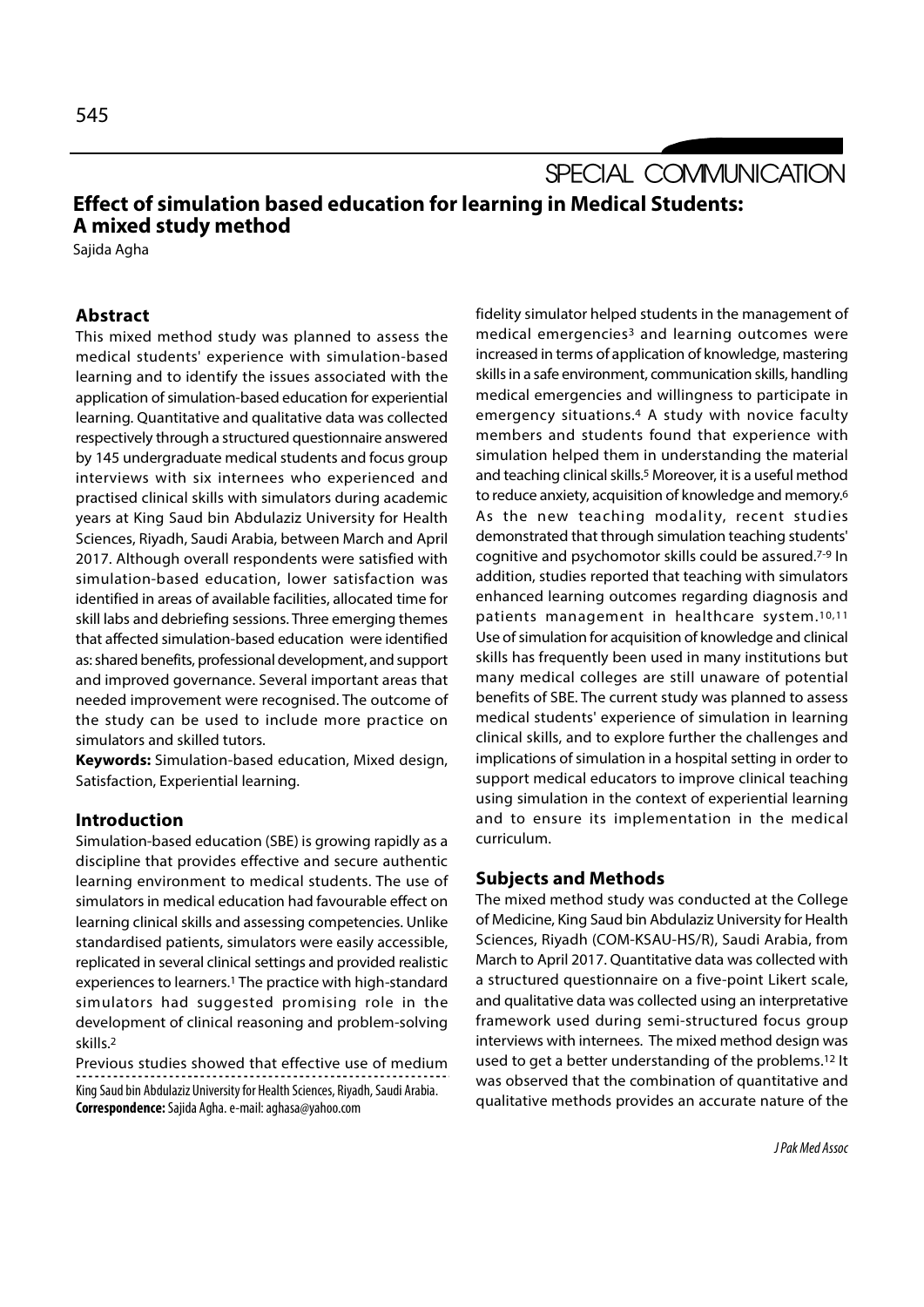subject matter and reflects on the diversity of the needed knowledge.13 With triangulation, the results may be used to produce a comprehensive representation of the problem being studied.14

The underpinning theoretical framework of the study was based on Kolb's experiential learning.15 Simulation use in teaching stimulates student's experience of critical thinking, decision making, clinical skills and professional behaviour. Experiential learning is capable of stimulating students to reflect on the potential benefit of their learning experiences.16 This type of experiential learning also provide opportunities to acquire decision making and motivation to engage in problematic situations.17

After approval was obtained from the ethics committee of King Abdullah International Medical Research Centre (KAIMRC) of the University, non-probability convenience sampling technique was utilised to enrol subjects. All students in pre-clinical and clinical years exposed to simulation-based learning (SBL) were invited to participate. Using Raosoft software, the sample size ws calculated, wth response distribution estimated to be 50%,confidence level at 95% and margin of error of 7% For qualitative approach, volunteer internees were recruited from hospital by sending emails through students and academic affairs department.

A self-administered structured questionnaire consisting of 20 items on a Likert scale was used to get the responses of the students. Items were scored as 5 - for strongly agree, 4 - for agree, 3 - for don't know, 2 - for disagree and 1 - for strongly disagree. The main variables included in the questionnaire were quality of tutor's feedback, deliberate practice, simulation fidelity, skills acquisition, problem solving and availability of facilities. To support its validity, four faculty members, including one statistician, were asked to review the initial 25-item questionnaire for relevance and clarity. Five overlapping items were eliminated based on their feedback while 20 items remained the same. The reliability of the scale was checked and the Cronbach's alpha calculated was 0.76. For the second part of the study, semi-structured focus groups discussion (FGD) was conducted using open-ended questions. Since the use of simulation is new method of experiential learning, the results from interviews were considered important for the development of medical curriculum and to improve learning strategies. Informed written consent was obtained from all the

procedure took not more than 10-20 minutes. The information on all domains of the questionnaire was checked for any missing information in the student's presence. Student was requested to provide missing information, if any. No incentive for participation was offered.

For quantitative study, the data was encoded into SPSS 20. Mean and standard deviation (SD) was calculated for continuous variables like age while frequency/percentage was reported for categorical variables like year currently studying. T-test and analysis of variance (ANOVA) was used to assess the differences across domains and demographics. The percentage of satisfaction of all students was calculated by combining frequency of levels of satisfaction (satisfied and very satisfied) and same for disagreement score for each item in the questionnaire. The responses on the Likert scale were totalled for each domain (from 1=very dissatisfied to 5=very satisfied). P<0.05 was considered statistically significant. Qualitatively, FGD was recorded and transcribed verbatim in addition to interviewer's notes. Interview was opencoded for emergent themes and subthemes. The themes were analysed by using the Glaser<sup>18</sup> constant comparison method. This was done by two researchers to include areas of agreement and to avoid disputed themes.

#### Results

Of the 145 subjects, 47(32%) were females and 98(68%) were males. Besides, 13(9%) were from the first year of study, 15(10%) from the second year, 60(41%) from the third year and 57(39%) were from the fourth year. The level of satisfaction in aspects of SBE in most items were higher, while the that with adequate skill lab facilities, available time for practice, debriefing and students' reflection during the debriefing sessions were all lower (Table 1).

There were significant differences among overall satisfaction scores across all years (p<0.01) (Table 2).

The item wise mean satisfaction scores of male and female students were significantly different between the genders (Table 3).

The student statements gathered through the FGD were grouped into 3 main categories.

The first theme was'Shared benefits of simulation teaching'.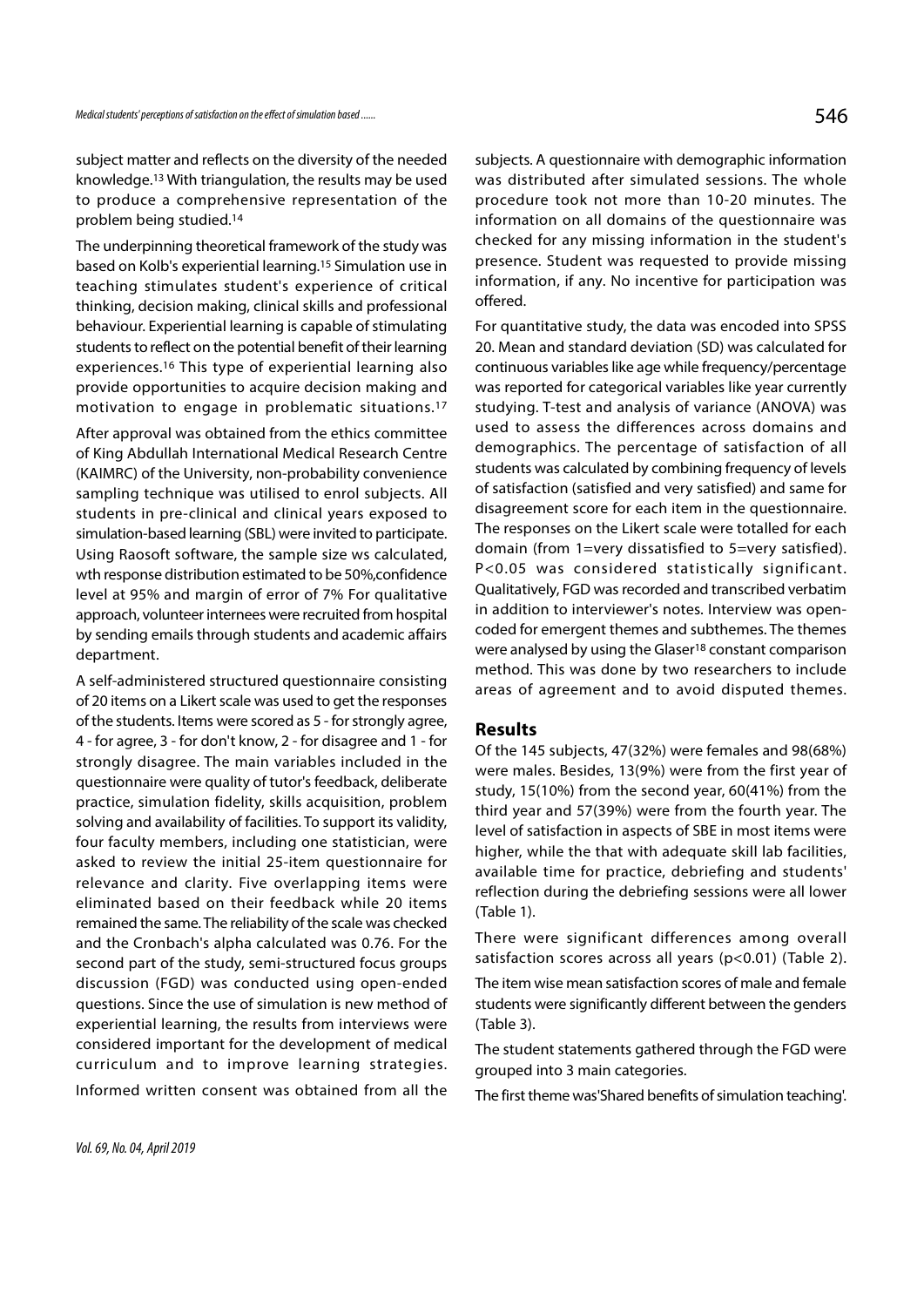Table-1: Students' Satisfaction on Domains of Simulation Based Education (SBE).

| <b>Items related to satisfaction</b>              | Agree    | Neutral | <b>Disagree</b> | Mean±SD         |
|---------------------------------------------------|----------|---------|-----------------|-----------------|
|                                                   | n(%)     | n (%)   | n(%)            |                 |
| <b>Clinical simulation process</b>                |          |         |                 |                 |
| Makes subject more interesting                    | 110(76)  | 28 (19) | 7(5)            | $1.29 \pm 0.55$ |
| Frequently use in all courses                     | 102 (70) | 17(12)  | 26(18)          | $1.47 \pm 0.77$ |
| Useful for learning skill                         | 99 (68)  | 27 (19) | 19(13)          | $1.45 \pm 0.72$ |
| Helps in the retention of knowledge               | 94 (65)  | 27 (19) | 24(17)          | $1.52 \pm 0.77$ |
| Helps me in the application of knowledge          | 90(62)   | 34 (23) | 21(15)          | $1.52 \pm 0.74$ |
| Develops effective communication skills           | 82 (57)  | 32 (22) | 31(21)          | $1.65 \pm 0.81$ |
| Provides semi-realistic experience                | 78 (54)  | 23 (16) | 44 (30)         | $1.77 \pm 0.89$ |
| Improves psychomotor skills ability               | 77 (53)  | 22 (15) | 46 (32)         | $1.79 \pm 0.89$ |
| Develops clinical decision making ability         | 70 (48)  | 25 (17) | 50(35)          | $1.86 \pm 0.90$ |
| A valuable experience                             | 66 (46)  | 20(14)  | 59 (41)         | $1.95 \pm 0.93$ |
| Improves clinical ability                         | 54 (37)  | 18 (12) | 73 (50)         | $2.13 \pm 0.93$ |
| <b>Clinical simulation equipment</b>              |          |         |                 |                 |
| Provide more training                             | 102(70)  | 20 (14) | 23(16)          | $1.46 \pm 0.75$ |
| Feel confident while practicing on simulators     | 86 (59)  | 30(21)  | 29(20)          | $1.61 \pm 0.80$ |
| <b>Clinical simulation equipment</b>              |          |         |                 |                 |
| Appropriate skills-lab time                       | 30(21)   | 32 (22) | 83 (57)         | $2.37 \pm 0.80$ |
| Adequate skills-lab facilities                    | 22(15)   | 31(21)  | 92(63)          | $2.48 \pm 0.75$ |
| <b>Tutor feedback</b>                             |          |         |                 |                 |
| Provide constructive feedback                     | 51 (35)  | 28 (19) | 79 (46)         | $2.10 \pm 0.89$ |
| Provides feedback on time                         | 46 (32)  | 22 (15) | 77 (53)         | $2.21 \pm 0.89$ |
| Provides constructive criticism in debriefing     | 41 (28)  | 17(12)  | 87(60)          | $2.32 \pm 0.89$ |
| Learner gets the chance to reflect on experiences | 26(18)   | 35 (24) | 84 (58)         | $2.40 \pm 0.78$ |
| Debriefing sessions are always conducted          | 21 (15)  | 32 (22) | 92(63)          | $2.49 \pm 0.74$ |

It was obvious that students' previous experience with simulated patients helped them in dealing with real patients for a variety of reasons. They found connection with their patients that increased their confidence.

"Previous experience with simulated patients helped me a lot. I feel confident and calm when deals with real patient and families. Taking history and showing professionalism while dealing with real patients is not that difficult for me"(P2,6).

All students credited simulation role in communication, sharing of information and receiving feedback constructively e.g. another internee said, "I totally agree with other colleagues that it is the best teaching method Table-2: Comparison of satisfaction with Gender.

|                         | Gender | n  | Mean $\pm$ SD   | <i>p</i> -value |
|-------------------------|--------|----|-----------------|-----------------|
| Mean score satisfaction | Male   | 98 | $3.15 \pm 0.79$ | < 0.001         |
|                         | Female | 47 | $3.58 \pm 0.50$ |                 |

SD: Standard deviation

Table-3: Correlation of Satisfaction with Year of Study.

|                                | Level of year | n  | Mean $\pm$ SD   | <i>p</i> -value |
|--------------------------------|---------------|----|-----------------|-----------------|
| <b>Mean score Satisfaction</b> | 1st year      | 13 | $2.83 \pm 0.49$ | 0.01            |
|                                | 2nd year      | 15 | $3.57 \pm 0.58$ |                 |
|                                | 3rd year      | 60 | $3.29 \pm 0.56$ |                 |
|                                | 4th year      | 57 | $3.32 \pm 0.63$ |                 |

to improve interpersonal communication and relationships"(P4). She further expressed that, "I really appreciate the debriefing sessions, although the instructors needs more training on how to do it properly but now, when clinicians and other staff members give feedback on my performance, I

always take it positively … also, I feel it improved my clinical reasoning skill that I use even during ward rounds" ( P1).

The second theme was 'Recognition of professional development and support'. Most of the participants commented that the provided facilities in terms of logistical support and faculty should be improved. This belief was aligned with the concern of medical students.

" So the simulation centre needs to be supported by the college administration to improve the facilities, delivery and skills of tutors…" (P3, 4, 5, 6).

Additionally, they felt that tutors should also set plan for building capacity. "So all tutors and faculty members should support the students in the process of learning by giving them chances to practise more

on simulated patients. This may improve patient encounter." (P4,5)

One student, described, " For me it's easier to deal more confidently with patients I practised in my simulation sessions. I feel difficulty dealing with patients, especially when I do physical exam of patients I did not encounter before" (P1).

The third theme was 'Improving Governance'. Governance is concerned with the role of university and college level leadership in the collaboration process. The participants expressed that there was no clear directions on who was supposed to facilitate the process or who was mandated to do so.

"I had faced problems when I wanted to do more practice and wanted a debriefing session to know my progress. I was not aware whom I should talk to. Even the administrators were clueless" (P2).

"We were told many times that due to limited resources and availaibility of simulators we cannot practice more. Why doesn't the administration collaborate with other institutions that have resources?"(P3).

Another added: "We need to empower the simulation centre and faculty members " (P4).

J Pak Med Assoc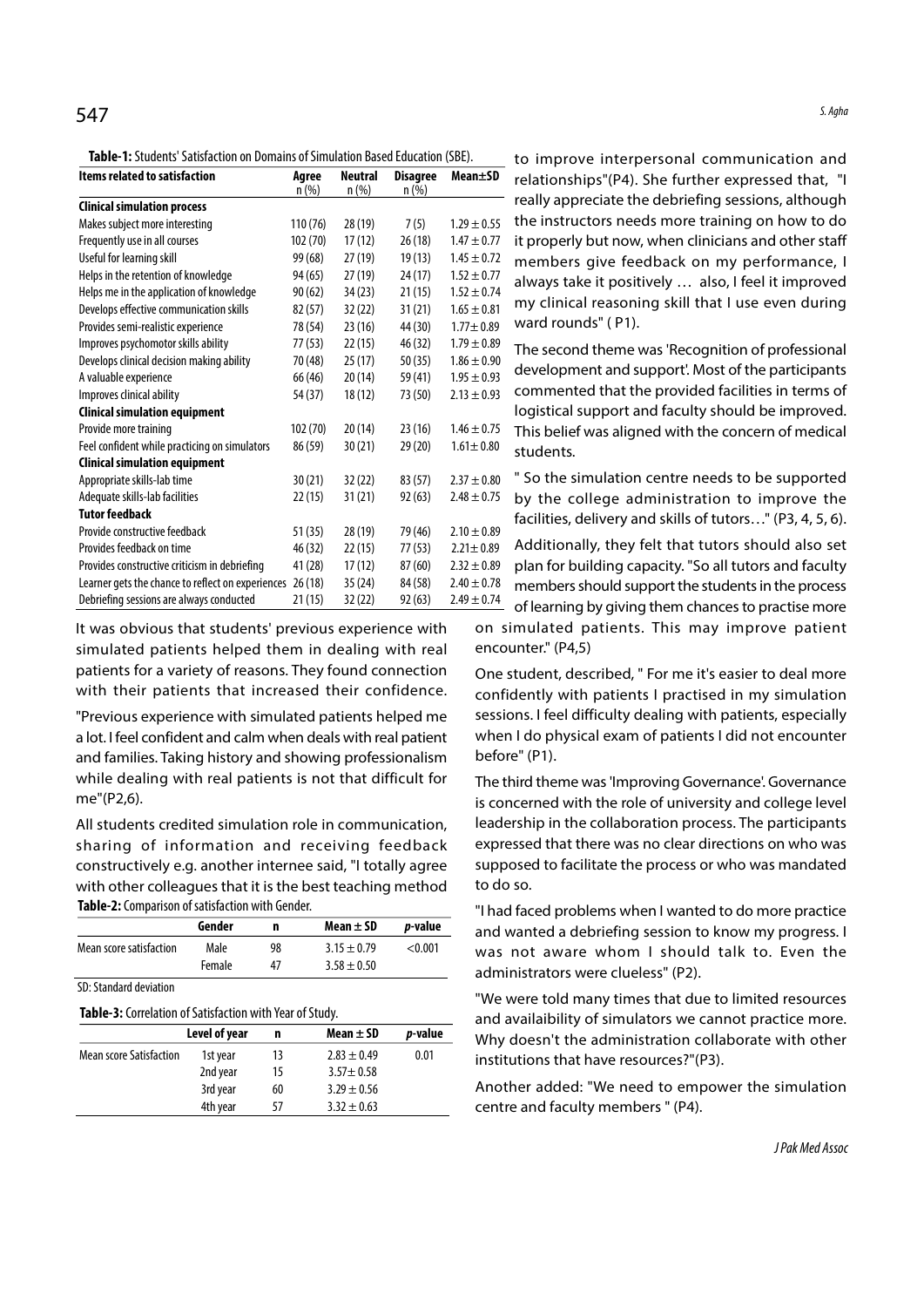# **Discussion**

The prominence and benefits associated with the simulation use in clinical setting had encouraged medical colleges to initiate its use in medical curricula. The present study assessed the SBE impact on learning. In this study the percentage scores on most of the items were all in favour of SBE. The results were comparable with a study that reported overall positive perception of medical students.19 The result indicated that teaching on simulation had improved students' learning in terms of knowledge, critical thinking, reasoning and self-confidence. Literature also confirmed the effective use of simulation in teaching and learning medicine,20 nursing,21 and also management sciences.22 In addition, students showed a general agreement on type, number and quality of the equipment provided by the college.

It is a known fact that debriefing is a crucial aspect of SBE which increased performance and improved reflective practice.23 However, tutors' debriefing and feedback skills were highly criticised and considered inadequate by many participants. This issue of feedback and its role in the skill development is an area that needs consideration. This is vital to strengthen the deep learning process and to support development. As a reliable means to assess competencies, the contribution of tutor's constructive feedback in learning should be further investigated.24 Moreover, results emphasised on the importance of training sessions and curriculum reform by developing experiential learning approach in teaching. From the results it is evident that within the framework of experiential learning, increasing use of simulator in teaching and more exercises may contribute to better learning outcomes. Additionally, proper implementation of debriefing may increase the influence of SBE.

In addition, the current study also compared the satisfaction scores with year of study and gender. A significant increase in the scores based on the level of the students in college was observed. The students' experience and practice on simulated patients at different levels of studies to explore the current and future implications of<br>simulation in clinical learning are required. study might be a reason of this significant difference. Interestingly, a significant increase among genders on the domains of process, equipment and feedback suggested overall more satisfaction among female students compared to male students with this modality.

Even though few students who gave unfavourable feedback during qualitative analysis acknowledged the benefits of simulation teaching in practice. The shared benefits summarised as; confidence building, improved communication and acquisition of reasoning skills. The group of participants raised attention to two facts; first, simulation centre and tutors had a critical role in the advancement of teaching clinical skills; and second, initiative and involvement of leadership in the necessity of prioritisation with regard to standards and demands of simulation resources in the clinical setting. The findings were consistent with a study done on nursing students which argued on the critical role of stakeholders in enhancing the clinical learning experience for students.21 Reflecting on our results, a lack of explicit directions to support faculty and students were found. The current integration between clinical teaching methods and simulation is still in its early days, and there is vast potential for further association. It would be important for educational leaders in the institution to understand that all stakeholders have a significant role in teaching clinical knowledge and skills to medical students.

Some limitations that prevented the generalisation of our finding included a small sample size at a single institution. Besides, there was no control group for comparison to see the contribution of other modalities on students' learning. The findings, despite the limitations, however, will guide the stakeholders on how students' learning needs should be addressed. This recognition is important in planning, implementation and evaluation of SBE in medical education.

### Conclusion

SBE in this study was generally recognised as useful and effective way of learning skills. Some limitations with regard to tutors and facilities were reported. There is a need to communicate benefits of simulation with faculty members and students, and to review the current strategic goals of the use of simulation to include this approach in medical curricula. Enactment of the process is an important step to make it clear and evident to all students. Further studies to explore the current and future implications of SBE in this study was generally recognised as useful and<br>effective way of learning skills. Some limitations with<br>regard to tutors and facilities were reported. There is a<br>need to communicate benefits of simulation with fac

Disclaimer: None. Conflict of Interest: None. Funding disclosure: None.